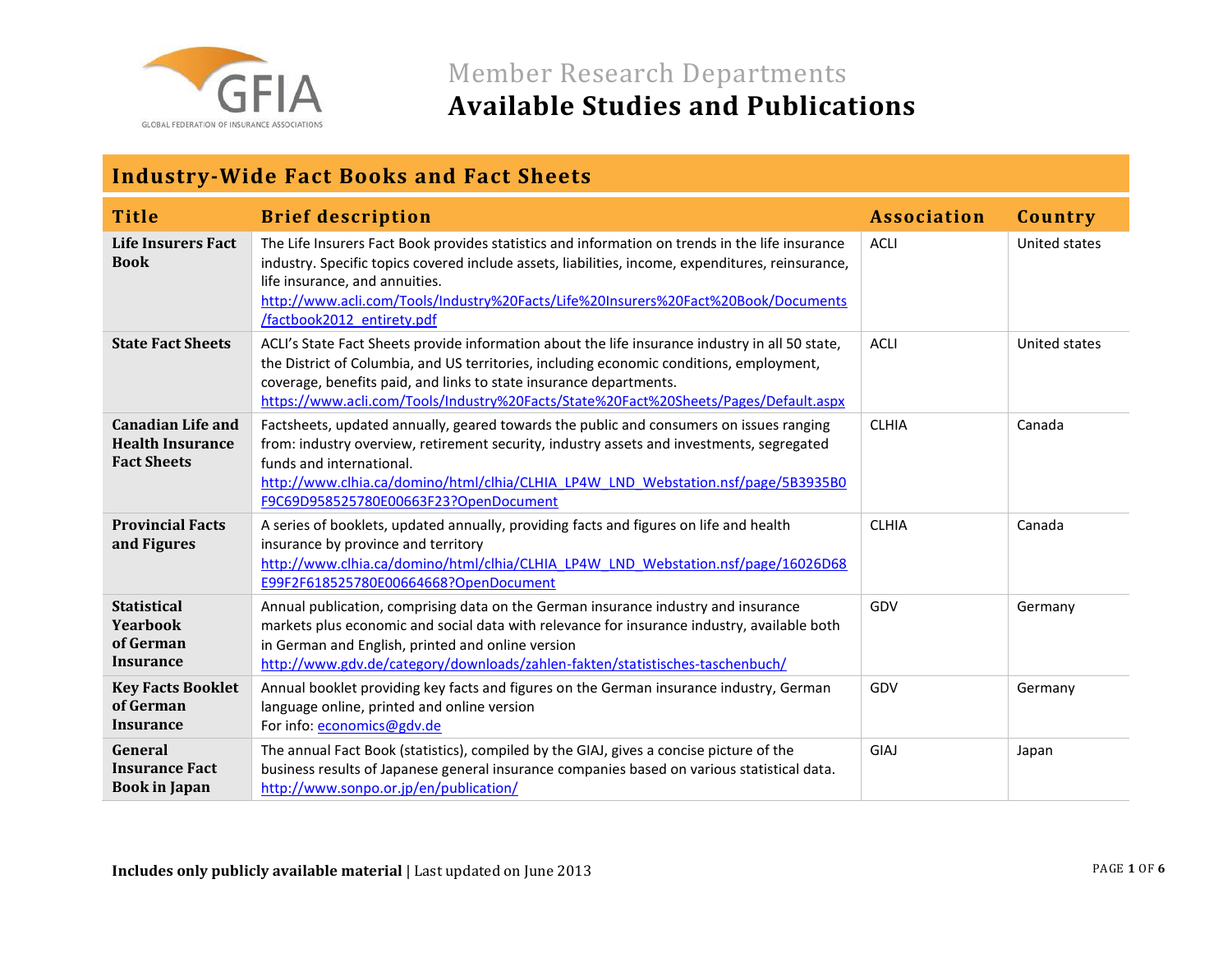

|                                               | The annual Fact Book (activities) provides information on the GIAJ's major activities and<br>other materials such as industrial systems and key laws concerning general insurance.<br>http://www.sonpo.or.jp/en/about/activity/  |             |              |
|-----------------------------------------------|----------------------------------------------------------------------------------------------------------------------------------------------------------------------------------------------------------------------------------|-------------|--------------|
| <b>P&amp;C</b> Insurance<br><b>Facts Book</b> | Annual publication providing overview of the P&C insurance industry, including economic<br>impact, market information, policy developments, etc.<br>http://www.ibc.ca/en/Need More Info/index.asp                                | <b>IBC</b>  | Canada       |
| <b>Key-fact booklet</b>                       | Indicators (on a 2 year-basis) covering (i) premiums and claims (Life, health, P&C); (ii)<br>investment portfolio; and (iii) market operators.<br>http://www.insuranceeurope.eu/ebook/key facts 2012                             | IE          | Europe       |
| European<br>Insurance in<br><b>Figures</b>    | Indicators (on a 10 year-basis) covering (i) premiums and claims (Life, health, P&C); (ii)<br>investment portfolio; and (iii) market operators.<br>http://www.insuranceeurope.eu/uploads/Modules/Publications/eif-2013-final.pdf | IE          | Europe       |
| Life Insurance<br><b>Business</b>             | Annual publication providing overview of the life insurance industry in Korea, including<br>claims paid, assets, income, expenditures, and channels.<br>http://www.klia.or.kr/eng/annual/lib.asp                                 | <b>KLIA</b> | Rep of Korea |
| Life Insurance<br><b>Business in Japan</b>    | English version of annual report providing overview of life insurance industry, recent issues<br>including major regulatory changes, and activities of the association, etc.<br>http://www.seiho.or.jp/english/publication/2011/ | <b>LIAJ</b> | Japan        |
| Life Insurance<br><b>Fact Book</b>            | Annual publication providing the summary of life insurance market in Japan (Japanese only)<br>http://www.seiho.or.jp/data/statistics/trend/                                                                                      | LIAJ        | Japan        |

### **Other Statistics, Facts and Figures**

| <b>Title</b>                                                        | <b>Brief description</b>                                                                                                                                                                                                                                                                    | Association  | Country      |
|---------------------------------------------------------------------|---------------------------------------------------------------------------------------------------------------------------------------------------------------------------------------------------------------------------------------------------------------------------------------------|--------------|--------------|
| <b>Canadian Life and</b><br><b>Health Insurance</b><br><b>Facts</b> | Annual publication providing statistics on life and health insurance ownership and purchases;<br>pension plan coverages; life and health insurance companies' income and expenses; assets<br>and obligations; and operations in Canada and internationally.<br>For info: afreeburn@clhia.ca | <b>CLHIA</b> | Canada       |
| <b>Annual Statistics</b>                                            | Annual statistics on premium income by company, channel, and other topics.                                                                                                                                                                                                                  | <b>KLIA</b>  | Rep of Korea |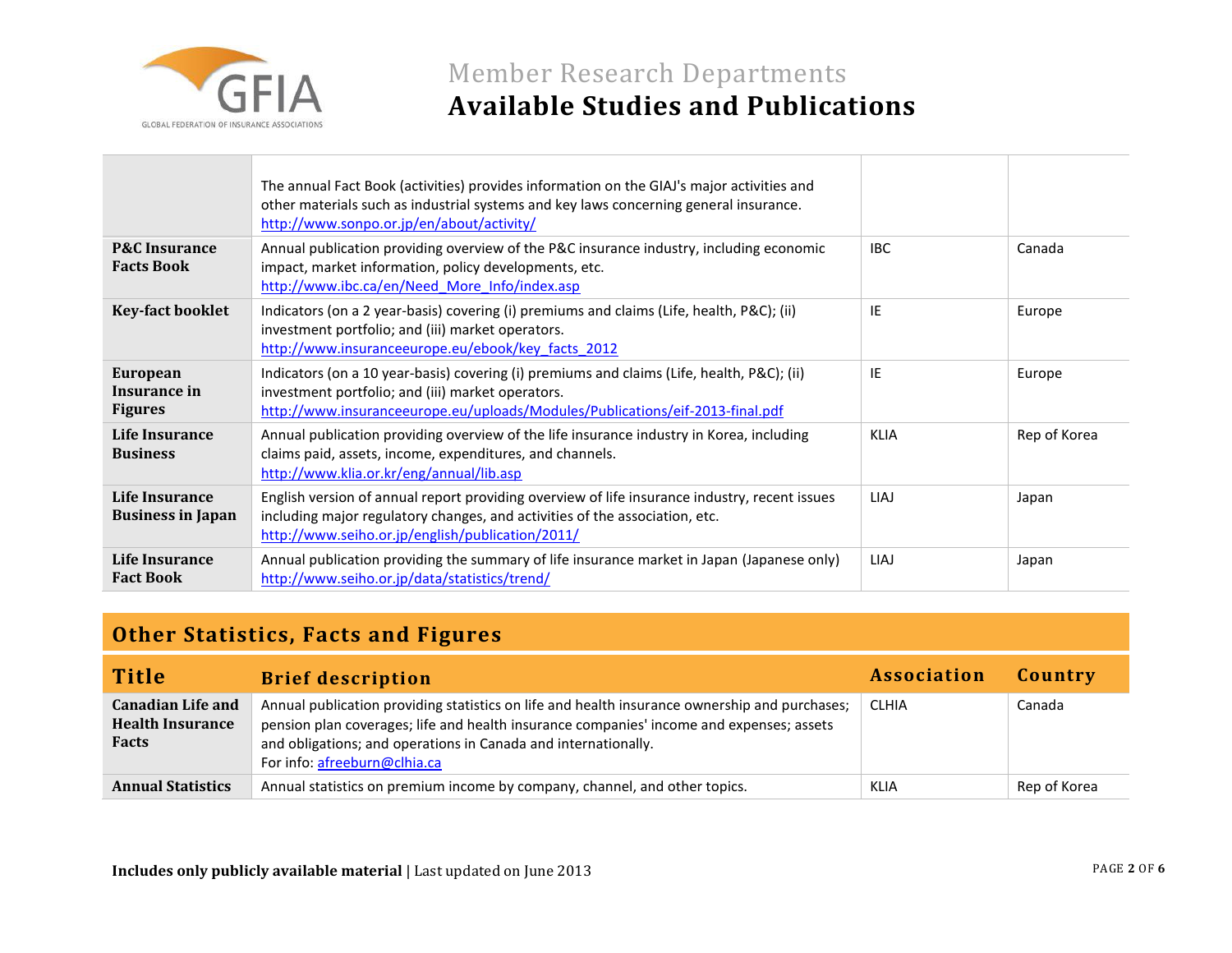

## Member Research Departments **Available Studies and Publications**

|                                                                                   | http://www.klia.or.kr/eng/statistics/stat_02.asp                                                                                                                                                                                                                           |             |               |
|-----------------------------------------------------------------------------------|----------------------------------------------------------------------------------------------------------------------------------------------------------------------------------------------------------------------------------------------------------------------------|-------------|---------------|
| <b>Monthly Statistics</b>                                                         | Monthly statistics on premium income by company, channel, and other topics.<br>http://www.klia.or.kr/eng/statistics/stat 01.asp                                                                                                                                            | <b>KLIA</b> | Rep of Korea  |
| <b>Monthly Statistics</b>                                                         | Monthly statistics on business results, revenues and expenditures, and assets<br>http://www.seiho.or.jp/english/statistics/summary/                                                                                                                                        | LIAJ        | Japan         |
| <b>Statistical Data</b><br>Package of Life<br><b>Insurance Market</b><br>in Japan | Data package (CD-ROM) including total business results of all member companies, major<br>business results by member company, and time series data from 1950 (Japanese with English<br>subtitle)<br>For info: kokusai@seiho.or.jp                                           | LIAJ        | Japan         |
| Quarterly<br><b>Reinsurance</b><br><b>Underwriting</b><br><b>Reports</b>          | Quarterly underwriting results of the U.S. professional reinsurers including: premiums<br>written and earned; policyholder surplus; loss, expense and combined ratios; and several<br>other categories of statistical information.<br>For info: http://www.reinsurance.org | RAA         | United states |
| Reinsurance<br><b>Underwriting</b><br><b>Review</b>                               | Summarizes the underwriting and operating results of U.S. property/casualty reinsurers;<br>including tables and analytics on reinsurance recoverables, reserve and leverage ratios, and<br>invested assets.<br>For info: http://www.reinsurance.org                        | RAA         | United states |
| <b>Historical Loss</b><br>Development<br><b>Study</b>                             | Study of historical loss development patterns by accident year for companies writing casualty<br>excess reinsurance for automobile liability, general liability, medical malpractice and workers<br>compensation.<br>For info: http://www.reinsurance.org                  | RAA         | United states |
| <b>Catastrophe Loss</b><br><b>Development</b><br><b>Study</b>                     | Study of aggregated reinsurer loss development from extreme events, on both a paid and<br>incurred basis.<br>For info: http://www.reinsurance.org                                                                                                                          | RAA         | United states |

### **Reports on Insurance Products and Investments**

| <b>Title</b>                                          | <b>Brief description</b>                                                                           | Association | Country       |
|-------------------------------------------------------|----------------------------------------------------------------------------------------------------|-------------|---------------|
| Investment<br><b>Bulletin:</b><br><b>Bond Quality</b> | The Bond Quality Report provides quarterly data on relative holdings of investment grade<br>bonds. | <b>ACLI</b> | United states |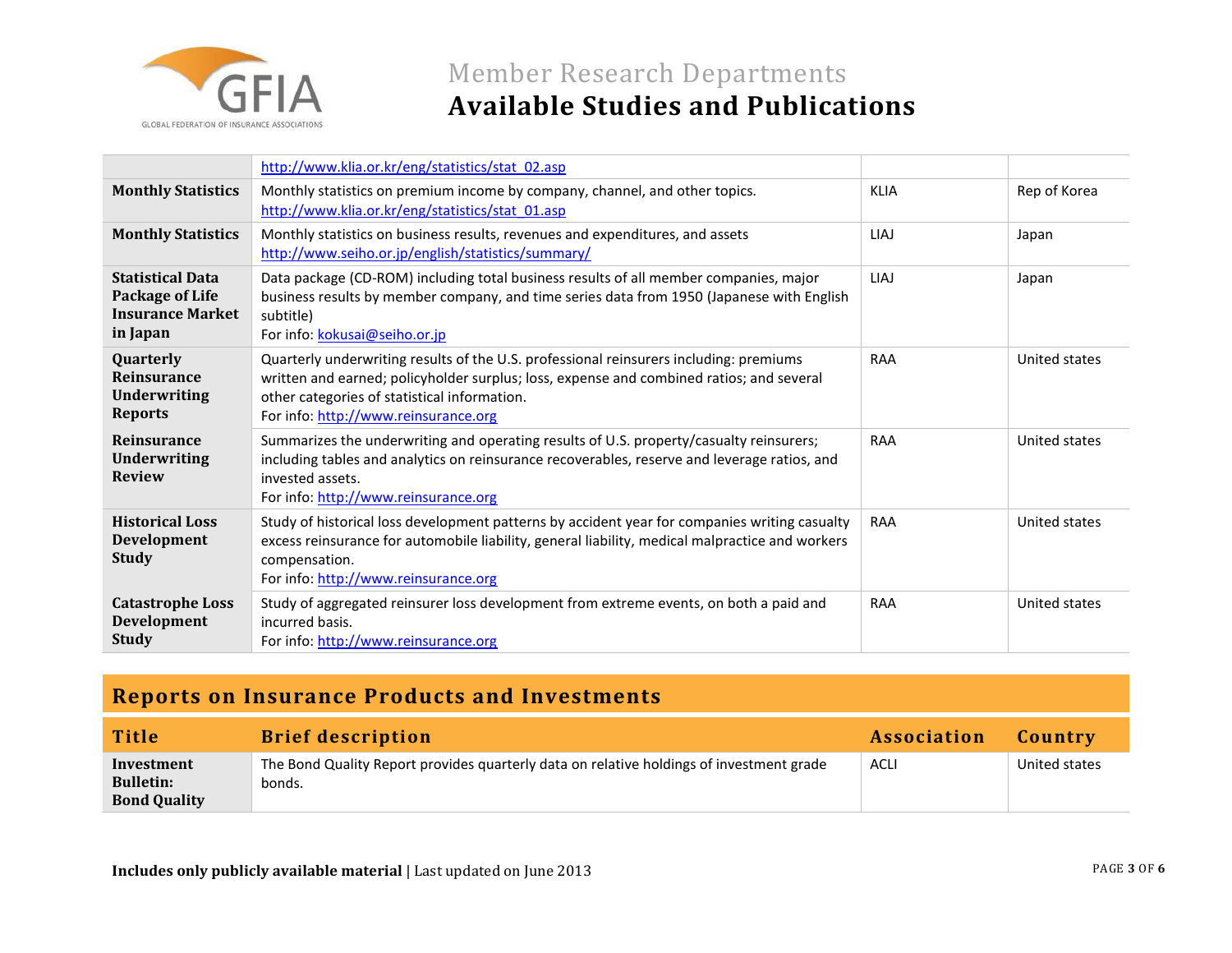

|                                                                                       | https://www.acli.com/Tools/ layouts/ACLI/PublicationOrders/InvestmentBulletin/Investmen<br>tBulletinCheckout.aspx                                                                                                                                                           |             |               |
|---------------------------------------------------------------------------------------|-----------------------------------------------------------------------------------------------------------------------------------------------------------------------------------------------------------------------------------------------------------------------------|-------------|---------------|
| Investment<br><b>Bulletin:</b><br><b>Commercial</b><br>Mortgage<br><b>Commitments</b> | The Commercial Mortgage Commitments Report provides quarterly, survey-based data on<br>life insurer mortgage commitments.<br>https://www.acli.com/Tools/ layouts/ACLI/PublicationOrders/InvestmentBulletin/Investmen<br>tBulletinCheckout.aspx                              | ACLI        | United states |
| Investment<br><b>Bulletin:</b><br><b>Invested Assets</b><br><b>Portfolio Profile</b>  | The Invested Assets Portfolio Profile provides aggregate quarterly data on general account<br>invested assets. This report is based on statutory data.<br>https://www.acli.com/Tools/ layouts/ACLI/PublicationOrders/InvestmentBulletin/Investmen<br>tBulletinCheckout.aspx | ACLI        | United states |
| Investment<br><b>Bulletin:</b><br>Mortgage Loan<br><b>Portfolio Profile</b>           | The Mortgage Loan Portfolio Profile Report provides quarterly, survey-based data on life<br>insurer commercial mortgage holdings delinquency rates.<br>https://www.acli.com/Tools/ layouts/ACLI/PublicationOrders/InvestmentBulletin/Investmen<br>tBulletinCheckout.aspx    | <b>ACLI</b> | United states |
| Investment<br><b>Bulletin:</b><br><b>Private Placement</b><br><b>Commitments</b>      | The Private Placement Commitments Report provides quarterly, survey-based data on life<br>insurer private placement bond commitments.<br>https://www.acli.com/Tools/ layouts/ACLI/PublicationOrders/InvestmentBulletin/Investmen<br>tBulletinCheckout.aspx                  | <b>ACLI</b> | United states |

## **Industry Surveys and Outlooks**

| <b>Title</b>                                                        | <b>Brief description</b>                                                                                                                                                                                                                                                                                                                  | <b>Association</b> | Country |
|---------------------------------------------------------------------|-------------------------------------------------------------------------------------------------------------------------------------------------------------------------------------------------------------------------------------------------------------------------------------------------------------------------------------------|--------------------|---------|
| The Economy and<br><b>Insurance</b><br><b>Markets in</b><br>Germany | Brochure for member companies and general public on general economic situation in<br>Germany and development of German insurance markets, semi-annual, printed and online<br>version, German language only<br>For info: economics@gdv.de                                                                                                  | GDV                | Germany |
| <b>Total Tax</b><br><b>Contribution</b><br>Report                   | Annual publication based on the annual IBC Tax Survey. The report provides a detailed<br>estimate of the industry's total tax contribution, broken down by the major categories of<br>taxes borne and collected by P&C insurers. The report also provides an update on upcoming<br>changes to the tax environment affecting the industry. | <b>IBC</b>         | Canada  |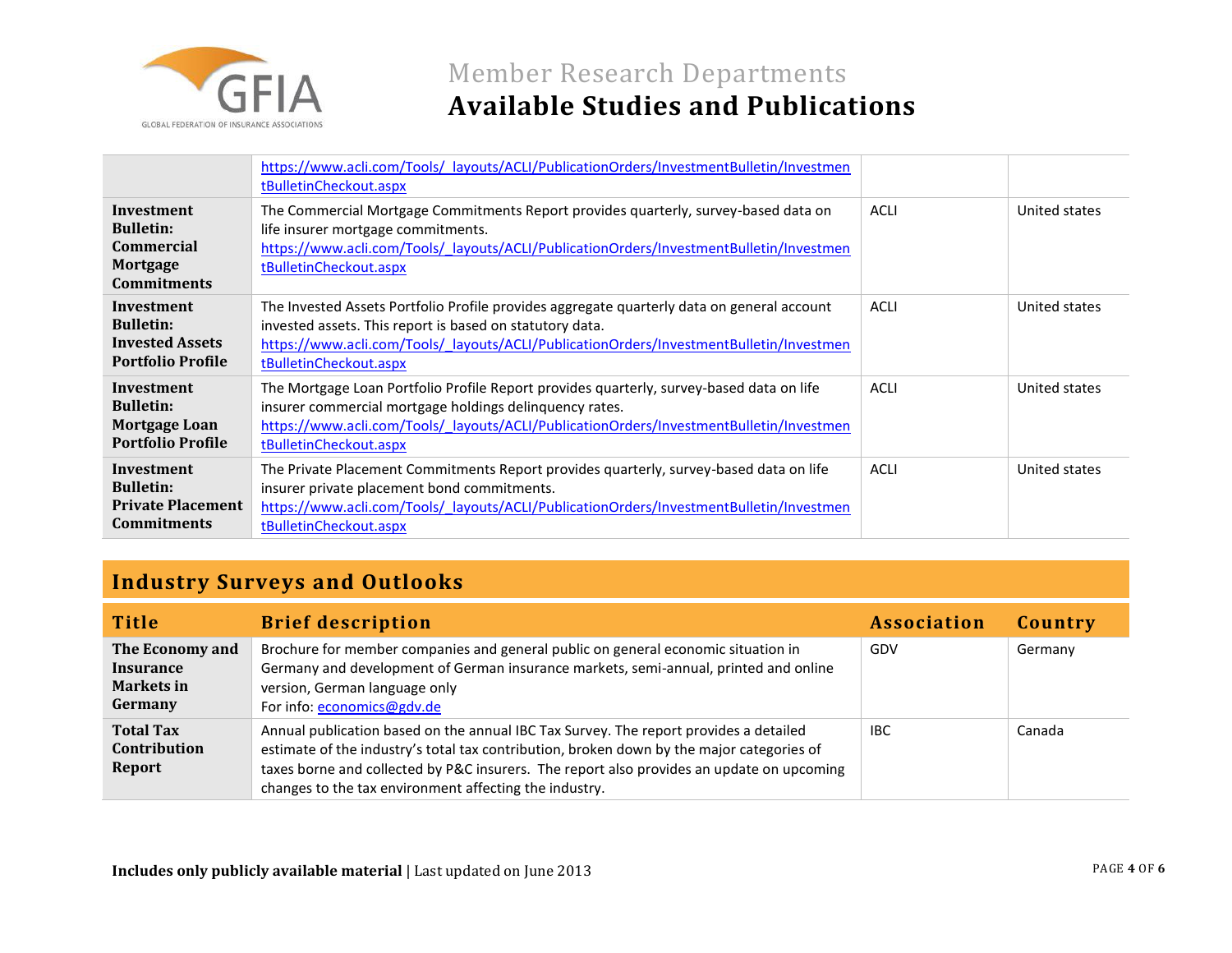

# Member Research Departments **Available Studies and Publications**

|                                                      | For info: mburdzy@ibc.ca                                                                                                                                                                                                                                                                                  |             |               |
|------------------------------------------------------|-----------------------------------------------------------------------------------------------------------------------------------------------------------------------------------------------------------------------------------------------------------------------------------------------------------|-------------|---------------|
| Life Insurance<br><b>Trend Survey</b>                | Survey conducted every 3 years on life insurance ownership rate per household, willingness<br>to purchase life insurance, and other topics.<br>For info: http://www.klia.or.kr                                                                                                                            | <b>KLIA</b> | Rep of Korea  |
| <b>Enhancement of</b><br><b>Stock Market</b>         | Report including analysis of current stock market and the industry recommendations, based<br>on questionnaire surveys of listed companies and institutional investors on improvements<br>and ways to enhance stock market (Japanese only)<br>http://www.seiho.or.jp/info/category/news/opinion-securities | LIAJ        | Japan         |
| <b>Consumer Survey</b><br>on life insurance          | Consumer survey on actual conditions regarding the taking out of life insurance, and on their<br>awareness towards life insurance and life security (joint research with Japan Institute of Life<br>Insurance) (Japanese only)<br>http://www.jili.or.jp/research/report/zenkokujittai.html                | <b>LIAJ</b> | Japan         |
| <b>Consumer Survey</b><br>on life security           | Consumer survey in regard to life planning, life security and preparation for life security<br>including taking out of life insurance (joint research with Japan Institute of Life Insurance)<br>(Japanese only)<br>http://www.jjlj.or.jp/research/report/chousa10th.html                                 | LIAJ        | Japan         |
| <b>Offshore</b><br>Reinsurance in<br>the U.S. Market | An analysis of offshore reinsurers' participation in the U.S. reinsurance market.<br>For info: http://www.reinsurance.org                                                                                                                                                                                 | <b>RAA</b>  | United states |

### **Consumer Publications and Topical Brochures**

| <b>Title</b>                           | <b>Brief description</b>                                                                                                                                                                                                                                                                           | <b>Association</b> | Country |
|----------------------------------------|----------------------------------------------------------------------------------------------------------------------------------------------------------------------------------------------------------------------------------------------------------------------------------------------------|--------------------|---------|
| <b>Consumer</b><br><b>Publications</b> | A series of consumer publications on life and health insurance designed to assist Canadian<br>consumers in making informed choices for themselves and their families<br>http://www.clhia.ca/domino/html/clhia/CLHIA LP4W LND Webstation.nsf<br>/page/28920D5605E15BA38525780E0067149A?OpenDocument | <b>CLHIA</b>       | Canada  |
| <b>Publications</b>                    | The quarterly booklet,"Yobo-Jiho", which carries information on risk and risk prevention has<br>been published since 1950. Some articles are contributed by professionals from various<br>industries. (Japanese only)<br>http://www.sonpo.or.jp/archive/publish/bousai/0001.html                   | GIAJ               | Japan   |